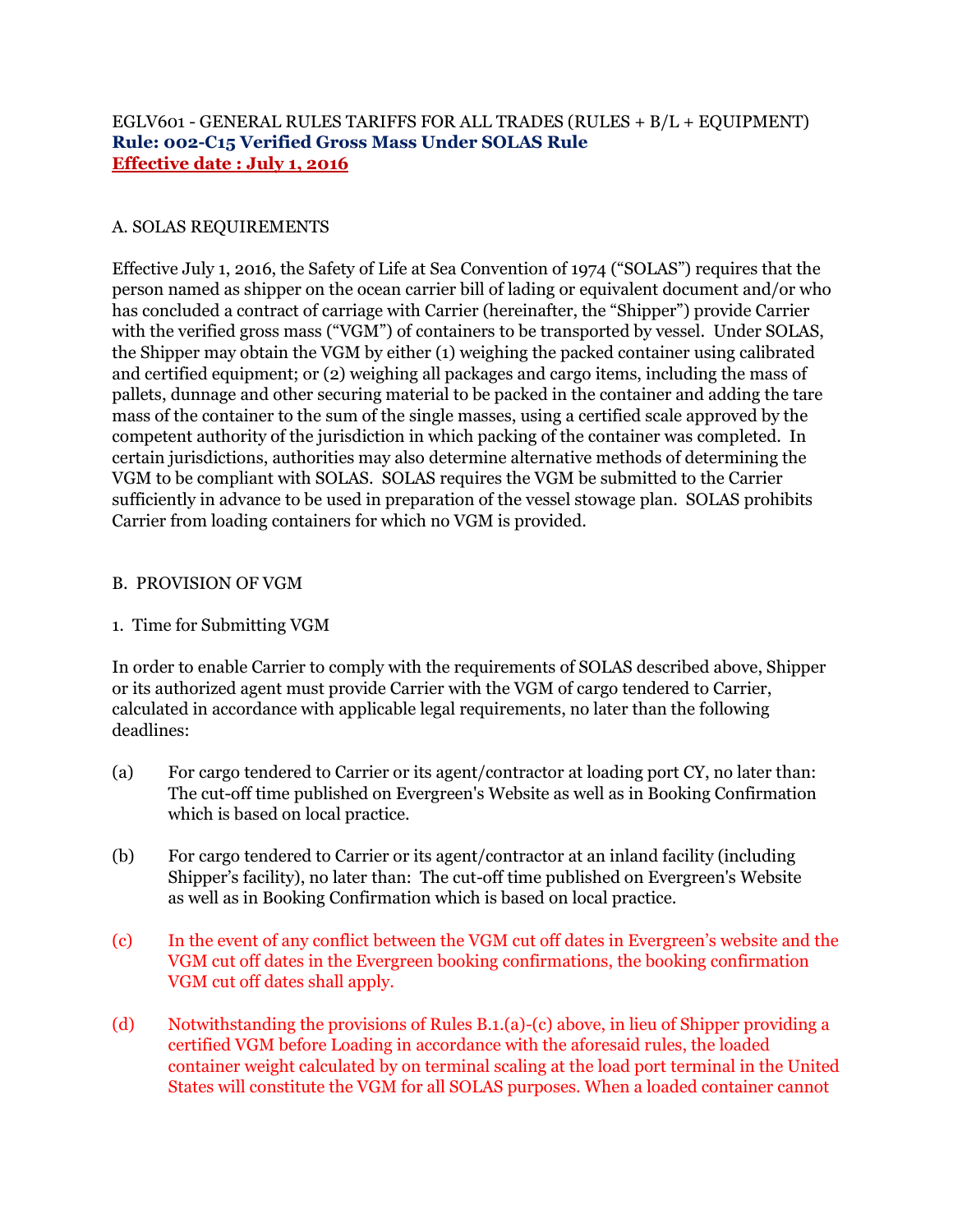be, or is not, weight scaled at the load port Terminal e.g. IPI cargo, Shipper shall provide a certified VGM in accordance with the provisions of B.1. (a)-(c) above.

2. Form of VGM

Shipper or its authorized agent shall submit VGM in any one of the following formats:

- (i) EDI message (VERMAS, 304 message, IFTMIN)
- (ii) Portal Service (GTNexus, CargoSmart, other)
- (iii) Through Carrier's web portal: http://www.shipmentlink.com/
- (iv) Mobile APP
- (v) Via Fax or Email subject to Rule: 002-C16 Manual Verified Gross Mass (VGM) Transmission Fee.

SOLAS requires that the VGM data submitted by Shipper indicate that the weight provided is the VGM and that it be signed by a person duly authorized by Shipper. Shipper or its agent may fulfill this signature requirement as follows:

- (a) In the case of VGM provided via EDI, by including the name of the duly authorized person in CAPITAL LETTERS in the EDI information; or
- (b) In the case of VGM provided via electronic or hard copy document, by including a physical signature of the duly authorized person in the document or by including an electronic signature of the duly authorized person in the document (e.g., "signed by NAME IN CAPITAL LETTERS").

The foregoing signature shall constitute a warranty by the individual that it is authorized to sign such document on behalf of Shipper.

### C. DISCREPANCIES BETWEEN VGM AND SUBSEQUENTLY DETERMINED WEIGHT

Carrier (including its agents/contractors) may weigh cargo for which a VGM has been received. If the weight determined by Carrier differs from the VGM received from the Shipper or its agent, Carrier shall replace the VGM on all shipping documents with the weight determined by Carrier.

### D. FAILURE TO TIMELY SUBMIT VGM

If a loaded container is received without a VGM or if the VGM is not received by the deadline established under this rule, Carrier shall have the option to either: